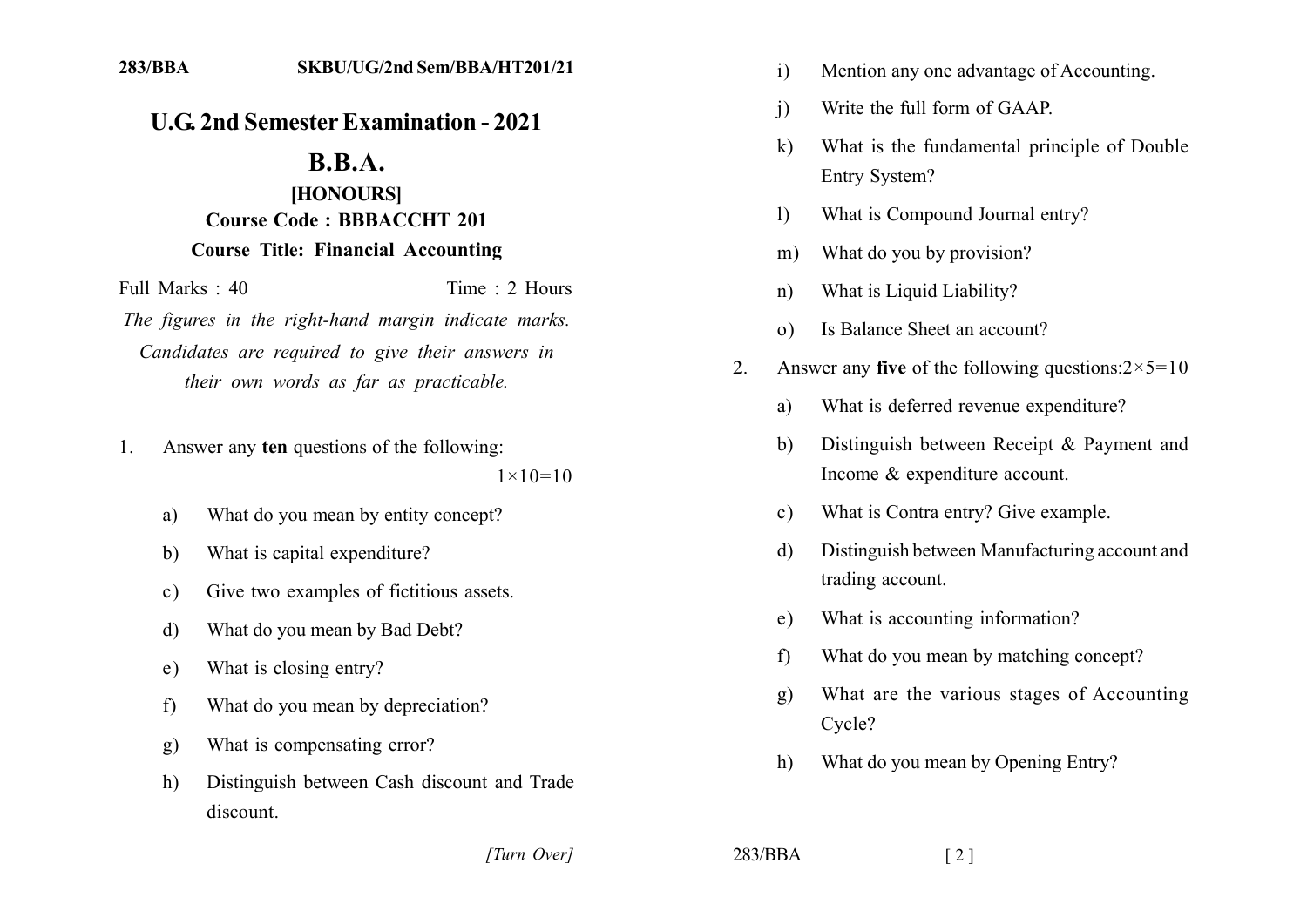## 3. Answer any two of the following:  $5 \times 2 = 10$

From the following Cash and Bank transactions a) of a business, prepare Double column Cash Book with Cash and Bank column:

| <b>DATE</b> | <b>PARTICULARS</b>                  | <b>AMOUNT</b> |
|-------------|-------------------------------------|---------------|
| 2005        |                                     |               |
| Aug $1$     | Cash in hand                        | 10000         |
| 1           | Open a Bank A/C with SBI            | 3000          |
| 5           | Sold goods for cash                 | 1000          |
| 6           | Purchased goods and issued a cheque | 750           |
| 8           | Received a cheque from Mr. Pal.     | 350           |
| 10          | Mr. P's cheque sent into bank       |               |
| 12          | Withdrew cash from bank             | 500           |
| 15          | Deposit cash into bank              | 1000          |
| 20          | Withdrew cash for office use.       | 500           |
| 25          | Withdrew cash for personal use      | 300           |
| 27          | Received a cheque from Mr. Das on   |               |
|             | account                             | 700           |
| 28          | Paid salary to Mr.Y                 | 500           |
| 29          | Paid rent from personal cash        | 450           |
| 31          | Deposit cash into bank              | 500           |

- Discuss the Going Concern Concept used in  $h$ accounting.
- A company purchased machinery for Rs. 20,000  $c)$ on 1st January, 2017 and followed the

 $\lceil 3 \rceil$ 

diminishing balance method of depreciating the value  $\omega$  15%. At the end of 2020, it was decided to follow the fixed instalment system of depreciating the machine. The remaining life of the asset is 3 years and expected residual value is Rs. 3,882. Show the Machinery Account for the period  $2017$  to  $2020$ .

Answer any one of the following:  $10 \times 1 = 10$  $\overline{4}$ .

A, B and C are equal partners. They are entitled a) to 5% interest on capital, the capitals contributes being A Rs. 50,000, B Rs. 40,000 and C Rs.30,000. in addition to that, A is to receive a salary of Rs.500 per month and B and C each entitled to a commission of 10% on the net profits. Interest on drawings is to be charged at 5% per annum, such drawings being spread evenly over the year.

> From the given particulars, prepare Profit and Loss Appropriation Account, Partners capital and partners current Account.

> Drawings A Rs.10,000; B Rs.6,000 and C Rs.4,000. Net profit for the year (from P&L) Account) Rs.50,000.

What is meant by Income  $&$  Expenditure  $b)$ Account? Distinguish between Receipts &

 $283/BBA$